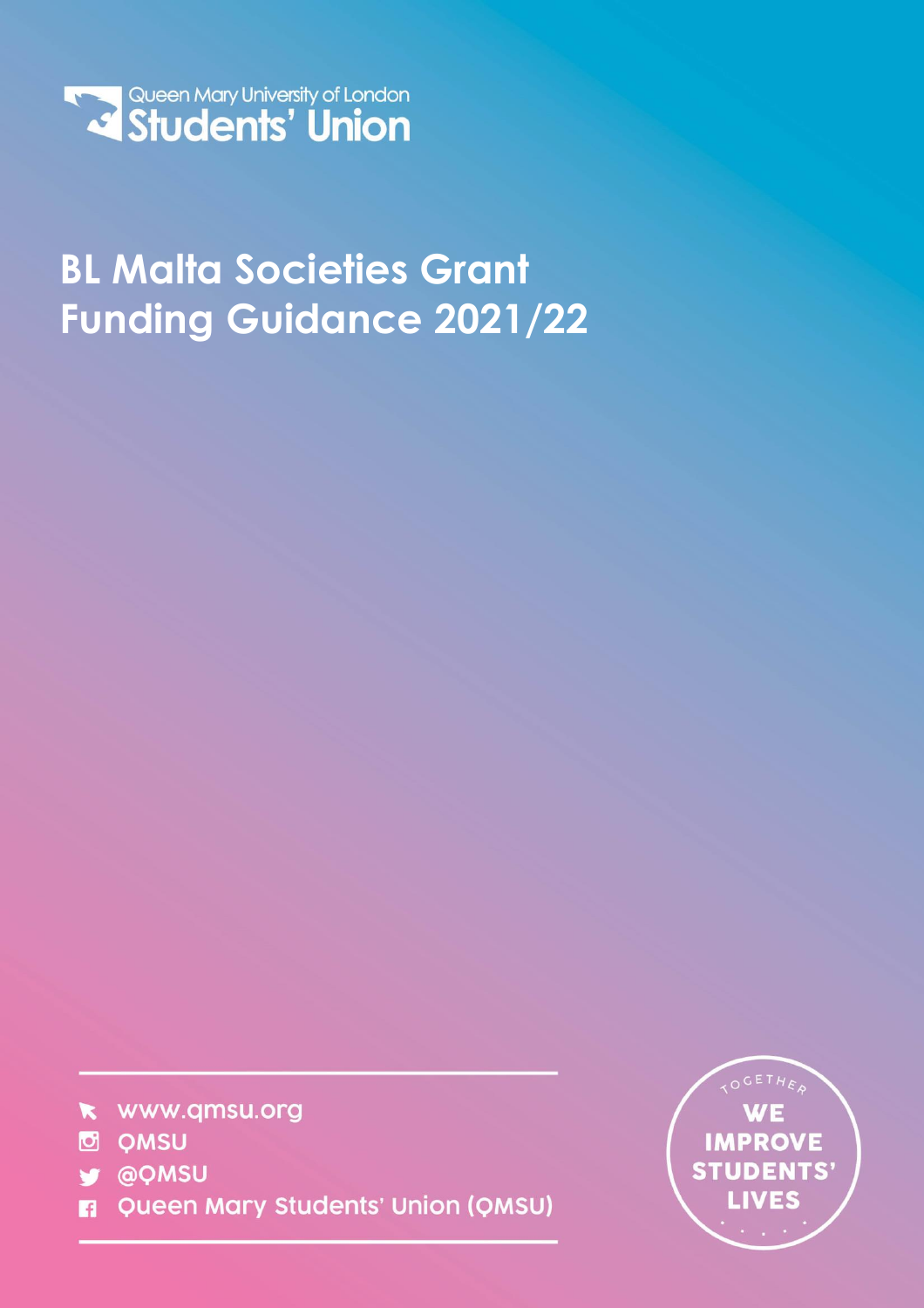# **Introduction**

The 2021-22 Malta Medical School Student Experience budget includes a €5,000 budget to support student-led societies.

Each newly affiliated society will receive a  $\epsilon$ 50 start-up grant. All affiliated BL Malta societies can apply for further funds in 2 funding rounds throughout the academic year.

The purpose of the funding is to support BL Malta societies to run activities, projects, events, or initiatives to further their aims and objectives. Applications are open to affiliated BL Malta Students' Union societies only. As they have access to this specific fund for BL Malta societies, BL Malta societies are not eligible to apply for funding from the Societies grant funding pot in London.

# **Deadlines**

The table below shows the dates of the funding rounds, as well as the total amount of funding available for each round.

| Round | <b>Applications Open</b> | <b>Applications Close</b> | <b>Outcomes Circulated</b><br>Bv | Total Available |
|-------|--------------------------|---------------------------|----------------------------------|-----------------|
|       | 14 December 2021         | 5 January 2022, 9am GMT   | 14 January 2022                  | €3,000          |
|       | 11 February 2022         | 25 March 2022, 9am GMT    | 8 April 2022                     | €1,000          |

### **Eligibility**

### **How much money can we bid for?**

Only the President or Treasurer of the society can apply – other committee members can help research and work on it, but it must be submitted by a President or Treasurer. To ensure that the fund goes to those who need it the most, societies with over €500 will not be eligible for grant funding, unless in exceptional circumstances.

Societies need a minimum of 10 paid members to be eligible for funding. Societies can apply for up to €500 in total.

### **What can we apply for?**

The following criteria is taken from those agreed upon by the Societies Board in London, a committee made up of student representatives who allocated London based society funding.

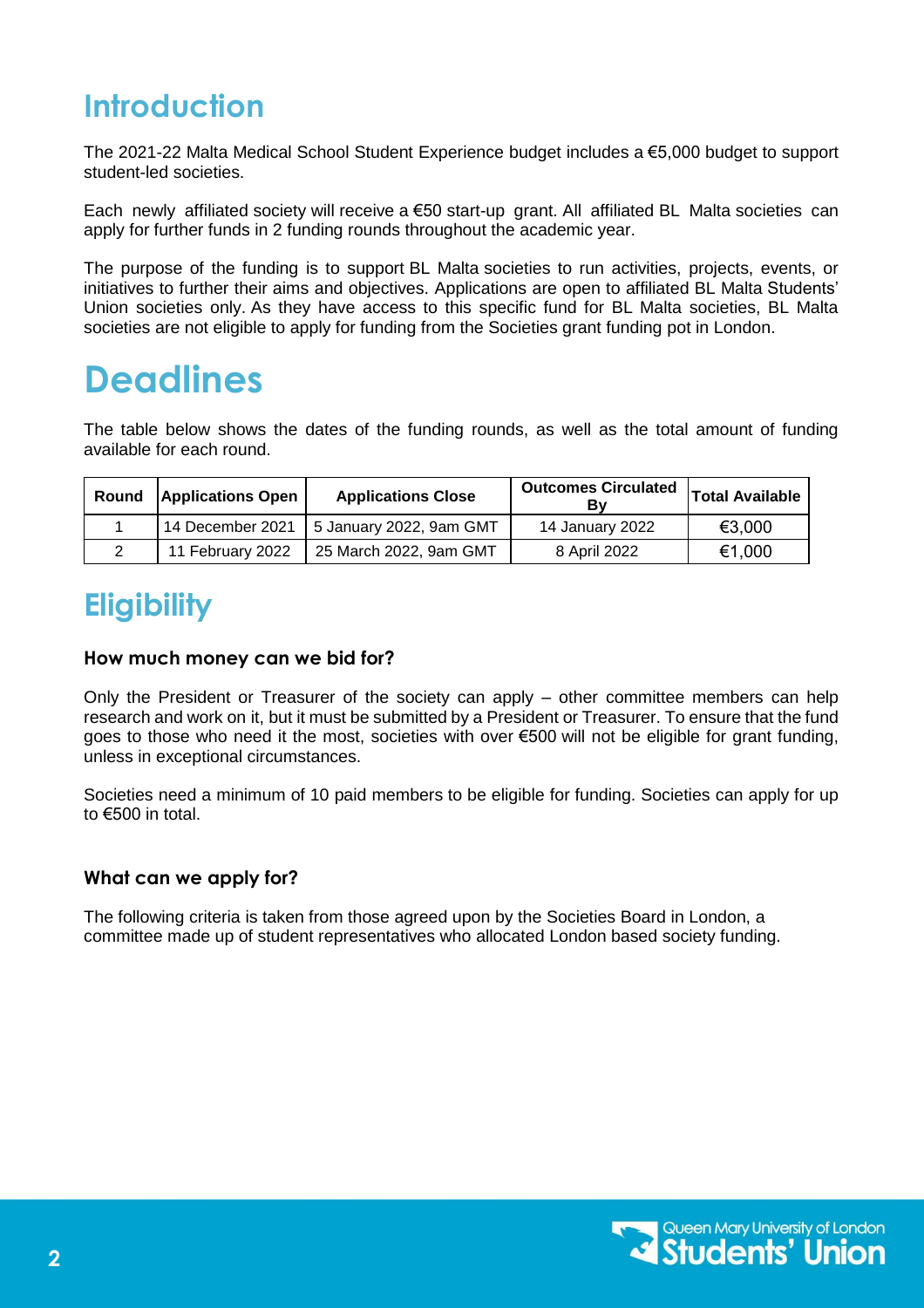| What can be funded                                                                                                                                                                                                                                                                                                                                                                                                                                                                                                                                                                                                                                                                                                                                                                                  | What can't be funded                                                                                                                                                                                                                                                                                                                                                                                                                                                                                                                                                                                                                                                                                                                                                                                                                                                                                                                                                                                                                                                                                                                                                                                                                                                                                                                                                                               |  |  |
|-----------------------------------------------------------------------------------------------------------------------------------------------------------------------------------------------------------------------------------------------------------------------------------------------------------------------------------------------------------------------------------------------------------------------------------------------------------------------------------------------------------------------------------------------------------------------------------------------------------------------------------------------------------------------------------------------------------------------------------------------------------------------------------------------------|----------------------------------------------------------------------------------------------------------------------------------------------------------------------------------------------------------------------------------------------------------------------------------------------------------------------------------------------------------------------------------------------------------------------------------------------------------------------------------------------------------------------------------------------------------------------------------------------------------------------------------------------------------------------------------------------------------------------------------------------------------------------------------------------------------------------------------------------------------------------------------------------------------------------------------------------------------------------------------------------------------------------------------------------------------------------------------------------------------------------------------------------------------------------------------------------------------------------------------------------------------------------------------------------------------------------------------------------------------------------------------------------------|--|--|
| Portering: If there is no free alternative<br>$\bullet$<br>Events: E.g., venue hire, tech hire<br>A new type of activity/event- not your regular<br>events: E.g., a dance society getting funding for<br>an advanced dance coach for new performance<br>classes<br>Entries and affiliations: Competition entries,<br>insurance, membership to national organisations<br>(that are not political or a charity).<br>Travel: Such as coach hire<br>Cultural food<br>Equipment: New or replacement equipment<br>essential for society activity, hiring essential<br>equipment<br>Training and development: Developmental<br>opportunities for your members<br>Education: Opportunities/Resources for your<br>members to deepen their learning either<br>academically or in your society's interest area | Online call platform accounts: You have<br>$\bullet$<br>access to Zoom Pro, Microsoft Teams and<br>Google Meet: If you need to use a different<br>platform you need to explain why these other<br>platforms are not suitable<br>Regular activities/events: Societies should<br>be able to fund this with their subs and/or be<br>charging tickets to them<br>Anything you have already bought/paid for<br>(known as retrospective bids)<br>Charity/fundraising events (this is known as<br>ultra-vires)<br>Affiliation fees or donations to a charity or<br>political body (also ultra-vires)<br>Food and drink, unless it is a core part to your<br>society (e.g., Baking Society wanting ingredients<br>for a special event)<br>Single-use<br>plastics/promotional<br>of<br>materials: As<br>commitment<br>a<br>part<br>to environmental sustainability of activities<br>Anything that only benefits the committee<br>such as committee merchandise e.g., hoodies<br>Gifts/thank<br>you presents for<br>External<br><b>Speakers</b><br>Unspecified activity<br>Training where in-house training is provided<br>$\bullet$<br>Activities not associated to your societies<br>$\bullet$<br>aims and objectives<br>Campaigning that would contravene charity<br>$\bullet$<br>law<br>Direct expenditure for the benefit of non-<br>members that isn't in line with your groups aims<br>and objectives |  |  |

### **Are there any other considerations?**

**Subs:** Your subs balance will be considered. This means if you have money in your account to cover what you are asking for, then it is very likely that your application will be rejected. You will need to justify why you need the funding and why you can't use the subs in your account.

**Training:** The President and Treasurer need to have completed the training to receive funding.

# **Application Questions**

The following are the questions you will be asked in the application form:

### **Contact Details**

Please note that only Presidents or Treasurers can submit applications on behalf of a society.

### **Project/Event/Activity Summary**

 What is its purpose and/or aims: what it involves, how many students will benefit from it, and is it a collaboration?

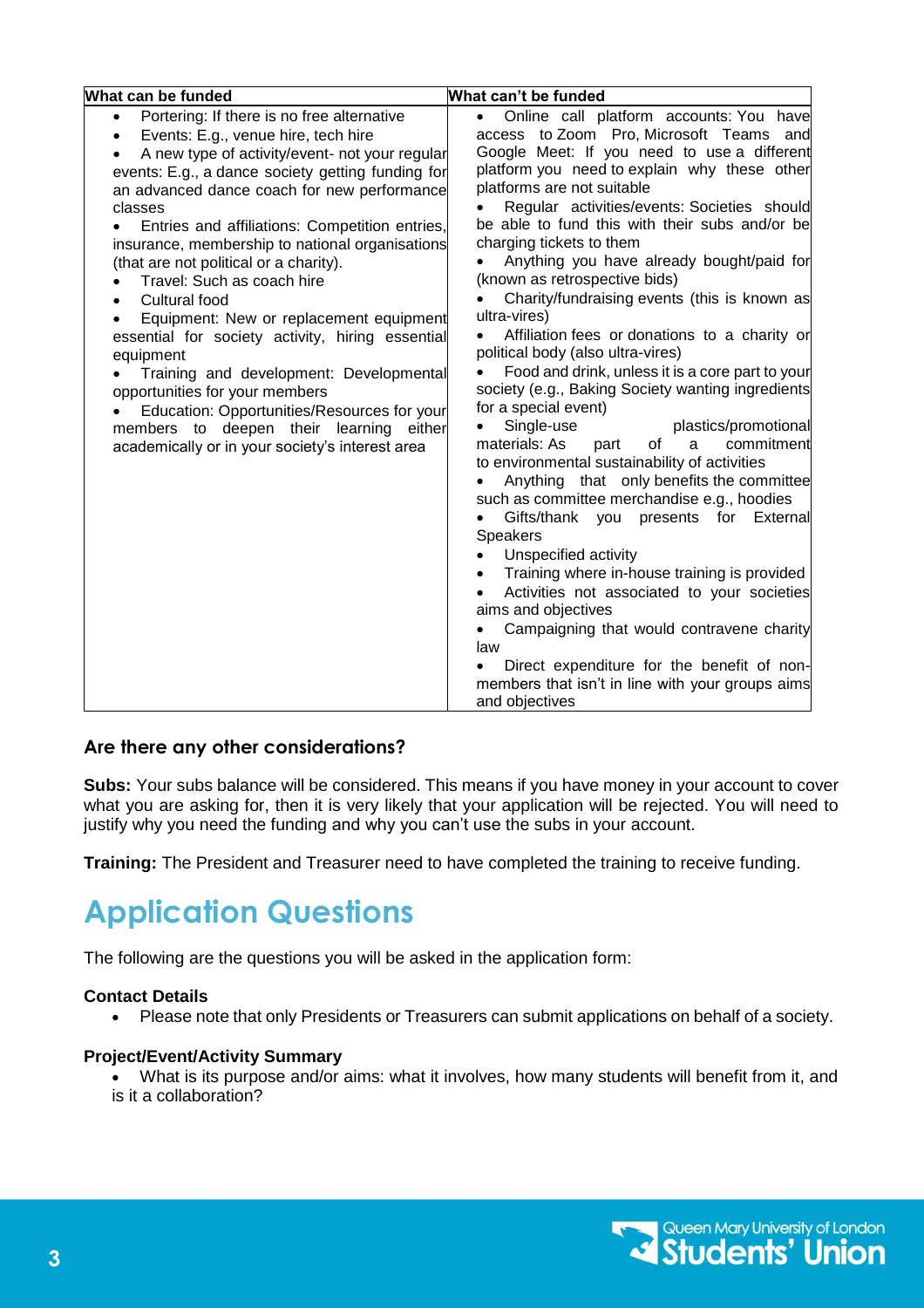Please note that this fund should be used to help develop and grow your society, not to fund your regular activities. If you are bidding for multiple projects, please write each project in a new paragraph.

#### **How will this project/event/activity contribute to your society's aims and objectives and benefit your members?**

 Give us context on what your society already does, and how this funding will help you with what you want to do – for example do you want to grow your membership? Offer greater activities to them?

#### **When will this project/event/activity take place?**

- If you are not sure when exactly, please provide us with a rough estimate.
- If you are running multiple projects clearly state when each one will take place.

#### **How much money are you requesting from the Fund?**

 If you are requesting to fund multiple items, break each of them down here and provide a link to them if relevant: e.g., Item A (link to Item A): €54.99 (Includes €4.99 delivery), Item B: €100, Item C: €75, TOTAL: €229.99.

#### **When do you need this money?**

- Your application will be rejected if you need this money before when the outcomes are circulated for that round.
- We also need to know when you need it so we can set a deadline for you to use the money if you miss this deadline the money will be recalled and put back into the fund.

 If you are applying for multiple projects, please clearly state when you need the money for each project.

#### **Why do you want to purchase these specific items/choose this service?**

 For example, if you are not asking for the cheapest option explain why you need a more expensive version of that product.

• If it is to pay for services/hire, explain why you want to use that service over others.

#### **Please provide a full project budget, all including a full breakdown of all income and expenditure.**

- Include details of how much the project costs in total if you are not asking to fully fund it and details of other income if you are using it, e.g. 'We will also be using £500 from our subs and will be making another £200 from selling tickets'.
- Alternatively, you can upload a copy of your budget plan.

#### **How much money you have in your subs will be taken into consideration so please explain why your subs cannot cover it.**

#### **How will your event be accessible and inclusive?**

 This will not impact if you get the funding or not, this question has been added to get your society to consider the accessibility and inclusivity of your events. If you want to discuss how to make your group more accessible and inclusive email [su](mailto:su-societies@qmul.ac.uk)[societies@qmul.ac.uk](mailto:su-societies@qmul.ac.uk) for help.

#### **How is the item/activity/event being funded sustainable?**

 This will not impact if you get the funding or not, this question has been added to get your society to consider the sustainability of your events. If you want to discuss how to make your group more sustainable email [su-societies@qmul.ac.uk](mailto:su-societies@qmul.ac.uk) for help.

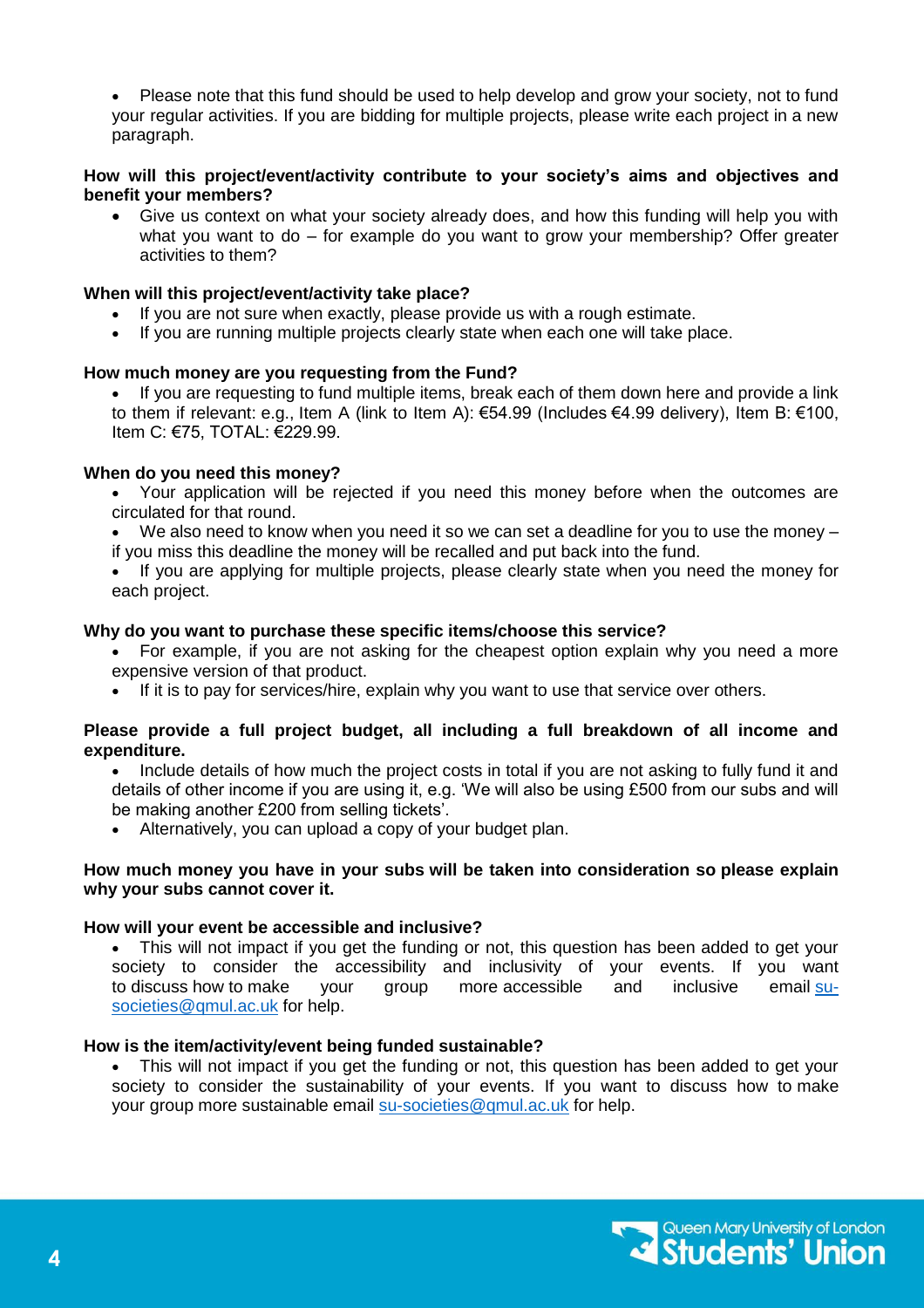#### **Anything else you would like to tell the BL Malta Board about your application?**

 Use this opportunity to talk about your goals for your society. If you're using the money to help fund a big event this year, consider how you will fund it in future years and explain how this fund could help you this year and prepare you for future years.

### **Application Tips**

- Check how much money you're eligible for before planning what you are going to apply for
- Be detailed and specific: outline exactly what you want, give the BL Malta Board the full story
- Link it to your aims and objectives demonstrate how this money will help you meet your targets for the year
- Include links/your research into your costings show that you've done everything you can to get the best deal possible
- Spend time on your application do not leave it to the last minute!
- Contact the Societies Team if you want someone to help you with your application.

 Explore other ways of funding this: it's never a bad idea to explore other sources of money to help fund certain equipment or activities. Check out our Sponsorships section on the Committees' Hub. By showing that you are using other sources of income, you are being proactive and not just relying on this fund.

### **Decision Making Process**

The BL Malta Board meet up, review, and allocate the funding. They will also look at the quality of your application when they make their decision. If your application is not clear what you'll be using the funding for, you are unlikely to get funding.

# **Funding Outcomes**

#### **Finding out your outcome**

Once the BL Malta Board has made their decisions, an email will be sent out to all applicants with the funding outcomes.

#### **If your bid is successful**

• The email will contain information on how to spend this allocated money as well as any details of any conditions attached to the funding including your spending deadline. You may get a follow up email from a member of staff asking for any documents we need to make your event/project go ahead – for example risk assessments and budget plans.

 The money itself will be transferred into your society's Grants Account, so when you start using it and want to claim back from it, make sure you are requesting to have the money reimbursed by your Grants Account and not your subs account.

#### **If your bid was unsuccessful**

Have a read through the comments which explain why your bid was not successful.

If the reason is not clear you can request further information from the Student Experience Manager in Malta. Sometimes applications are rejected if it was not clear enough what your group was going to do with the money.

If, after speaking to the Student Experience Manager about the reasons why your application was rejected, you are still not satisfied with outcome you can appeal the decision by contacting the VP Barts and The London.